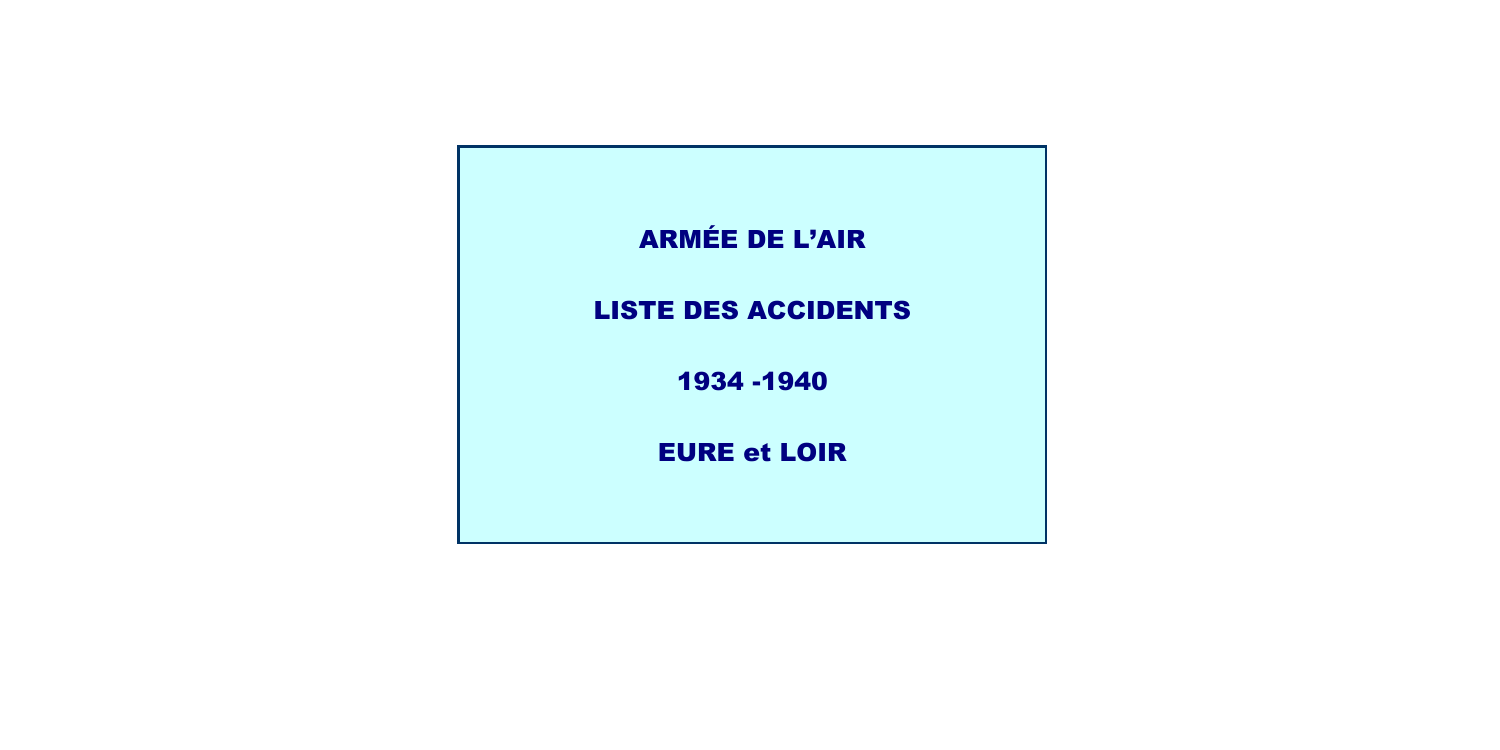| <b>Dates</b> | <b>Lieux</b>                  | <b>Equipage</b>                                                                                                                           | <b>Constructeurs</b>     | <b>Modèles</b>       | $N^{\circ}$     | <b>Unités Avions</b>                         | <b>Notes</b>                                                                                                              |
|--------------|-------------------------------|-------------------------------------------------------------------------------------------------------------------------------------------|--------------------------|----------------------|-----------------|----------------------------------------------|---------------------------------------------------------------------------------------------------------------------------|
| 11/06/1934   | <b>Chartres-Champhol (BA)</b> | <b>BOURDIN XXXX SGC.(p).(BX)</b><br><b>GRIMBERT xxxx SLT.(n).(sac)</b><br>SIBADE xxxx ADJ.(CA).(sac)<br>RICHARD xxxx ADJ.(r).(BX)         | <b>LIORE&amp;OLIVIER</b> | <b>LeO.20Bn3</b>     | N°212           | EALD.00.022 (Chartres-Champhol) 3.Grp.6.esc. | BOURDIN xxxx SGC.(p).(bl) Brevet N°22378                                                                                  |
| 21/08/1934   | <b>Chartres-Champhol (BA)</b> | <b>DRAPIER XXXXX SGC.(cb)</b><br><b>GOUYET xxxxx SGT.(p).</b><br><b>LAMBERT xxxx SGC.(mit)</b><br>POIRIER xxxx SGT.(r).(BG)               | <b>LIORE&amp;OLIVIER</b> | <b>LeO.20Bn3</b>     | <b>N°324</b>    | DBA.00.022 (Chartres-Champhol) 2.Grp.3.esc.  | Mention de la Demi Brigade Aérienne                                                                                       |
| 23/07/1935   | <b>Chartres-Champhol (BA)</b> | DE RUGY xxxx LTT.(cb)<br>PETIT xxxx SGT.(x)<br>GIBIER xxxx AV1.(x)<br><b>FOUSSARD xxxx AV2.(x)</b><br><b>DERLY xxxx SGT.(mec).(dcd)</b>   | <b>LIORE&amp;OLIVIER</b> | LeO.20Bn3            | N°29            | EALD.00.022 (Chartres-Champhol) 2.esc.       |                                                                                                                           |
| 27/07/1935   | <b>Chartres-Champhol (BA)</b> | <b>BOLLET xxxx SGT.(p)</b><br><b>LOIR XXXX LTT.(0)</b>                                                                                    | <b>MORANE-SAULNIER</b>   | <b>M.S 230 Et2</b>   | <b>N°286</b>    | <b>CIER.Orly</b>                             | Plans du terrain de Chartres-Champhol                                                                                     |
| 16/09/1935   | <b>Chartres-Champhol (BA)</b> | PECHIN Jean Fréderique LTT.(p)<br><b>DESCOUS xxxx SGT.(mit).(sac)</b><br>POUGEOL xxxx SGT.(mec).(sac)<br><b>BARRON Cac.(Mit)</b>          | <b>AMIOT</b>             | <b>Amiot.143.BN5</b> | $N^{\circ}$ 1   | EALD.00.022 (Chartres-Champhol) 1.esc.       | Signalé par erreur dans certain document<br>comme N°4<br>PECHIN Jean Frédérique LTT.(p).Brevet<br>N°23623 du 02/12/1931 * |
| 27/03/1936   | <b>Chartres-Champhol (BA)</b> | <b>POUYADE Pierre LTT.(cb)</b><br><b>BLANCHARD Marcel SGT.(p)(1)</b><br><b>MOURET Emile SGC.(p)(2)</b><br><b>SAN-JUAN Etienne SGT.(r)</b> | <b>LIORE&amp;OLIVIER</b> | <b>LeO.20Bn3</b>     | <b>N°126</b>    | EALD.00.006 (Chartres-Champhol).2.Grp.3.esc. | <b>FAFL</b>                                                                                                               |
| 27/03/1936   | <b>Chartres-Champhol (BA)</b> | Sans équipage                                                                                                                             | NIEUPORT-DELAGE          | <b>NiD.629C1</b>     | <b>N°705</b>    | EALD.00.006 (Chartres-Champhol).2.Grp.       |                                                                                                                           |
| 27/03/1936   | <b>Chartres-Champhol (BA)</b> | Sans équipage                                                                                                                             | <b>NIEUPORT-DELAGE</b>   | <b>NiD.629C1</b>     | <b>N°713</b>    | EALD.00.006 (Chartres-Champhol).2.Grp.       |                                                                                                                           |
| 21/01/1937   | <b>Chartres-Champhol (BA)</b> | <b>TRONTIN xxxx ADC.(p)</b>                                                                                                               | <b>AMIOT</b>             | <b>Amiot.143.BN5</b> | $N^{\circ}$ .13 | EALD.00.022 (Chartres-Champhol) 2.Grp.       | Mention d'un incident similaire sur le N°8,<br>$N^{\circ}$ 14 et $N^{\circ}$ 60                                           |
| 24/06/1937   | <b>Chartres-Champhol (BA)</b> | <b>BRANDNER xxxx SGT.(mec)</b>                                                                                                            | <b>DEWOITINE</b>         | <b>D.501C1</b>       | <b>N°188</b>    | EALD.00.002 (Chartres-Champhol).2.esc.       | Mention de D.501 N°188 et 189                                                                                             |
| 20/07/1937   | <b>Bouart</b>                 | <b>FRICKERT xxxx ADC.(p)(1)</b><br><b>NOIREAU xxxx CNE.(p)(2)</b><br><b>CADET xxxx ADJ.(mit)</b><br><b>CHAMPREUX xxxx SGC.(mec)</b>       | <b>LIORE&amp;OLIVIER</b> | <b>LeO.20Bn3</b>     | <b>N°225</b>    | <b>BA.00.112 Reims</b>                       |                                                                                                                           |
| 05/08/1937   | <b>Saint Prest</b>            | <b>ESPY Marcel SGT.(p).(sac)</b>                                                                                                          | <b>NIEUPORT-DELAGE</b>   | <b>NiD.622C1</b>     | $N^{\circ}710$  | EA.00.006 (Chartres-Champhol) 1.esc.         | Mention du Nieuport Ni.629 N°710                                                                                          |
| 31/08/1937   | <b>Chartres-Champhol (BA)</b> | <b>ROUGET-BAVILLE XXXX LCL.(p)</b>                                                                                                        | <b>LOIRE-NIEUPORT</b>    | Loire.46C1           | N°12            | EA.00.006 (Chartres-Champhol)                |                                                                                                                           |
| 07/09/1937   | <b>Chartres-Champhol (BA)</b> | <b>KELLER xxxx SGT.(p)</b>                                                                                                                | <b>LOIRE-NIEUPORT</b>    | Loire.46C1           | $N^{\circ}22$   | EA.00.006 (Chartres-Champhol) 4.esc.         |                                                                                                                           |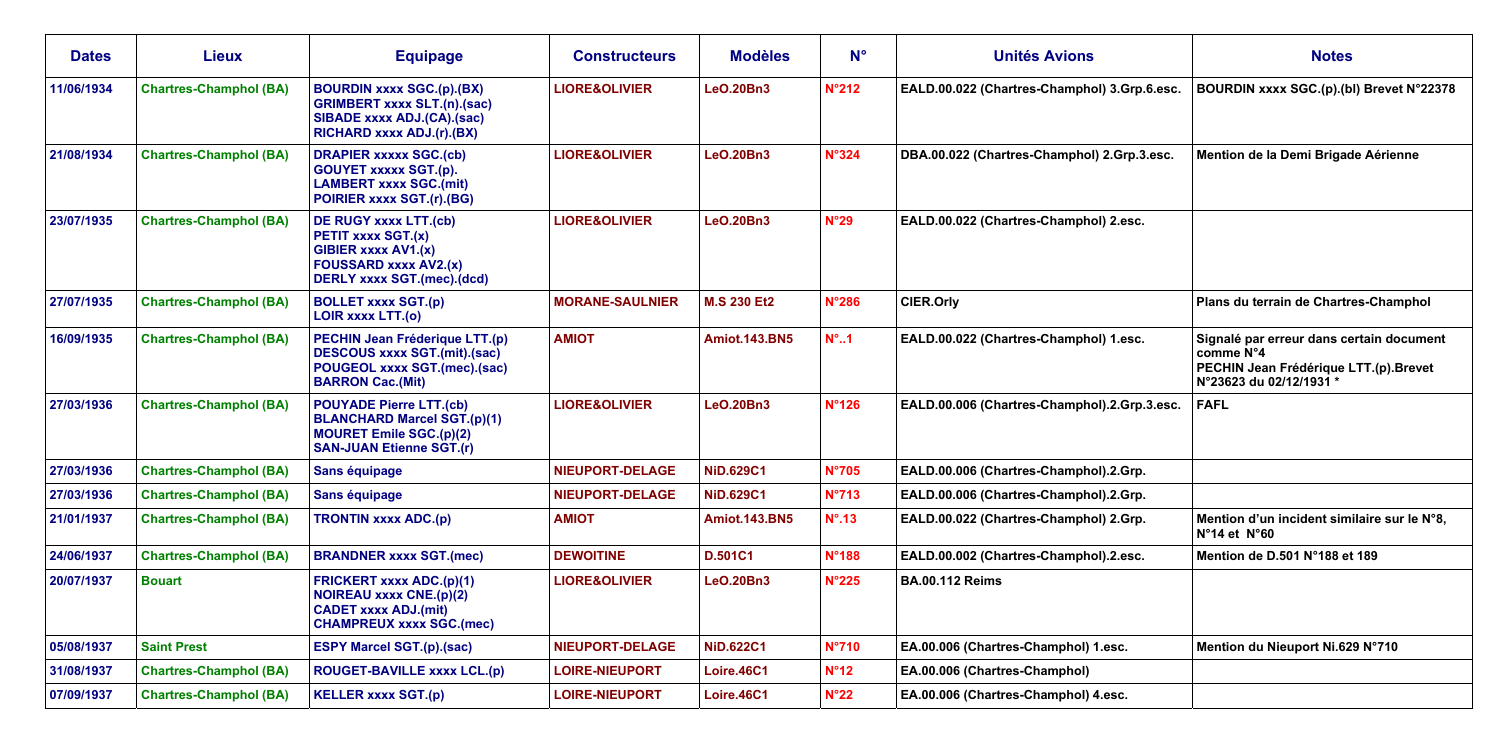| 30/09/1937 | <b>Chartres-Champhol (BA)</b>  | <b>BREARD xxxx LTT.(p)</b>                                                                                                                               | <b>DEWOITINE</b>       | <b>D.501C1</b>      | <b>N°188</b>                  | EA.00.002 (Chartres-Champhol).2.esc.       |                               |
|------------|--------------------------------|----------------------------------------------------------------------------------------------------------------------------------------------------------|------------------------|---------------------|-------------------------------|--------------------------------------------|-------------------------------|
| 16/10/1937 | <b>Villebon</b>                | <b>BURRELIER xxxx SGC.(p).[r]</b>                                                                                                                        | NIEUPORT-DELAGE        | <b>NiD.62C1</b>     | $N^{\circ}$ .29               | GAR.00.561 (Villacoublay)                  |                               |
| 20/10/1937 | <b>Nogent le Retrou</b>        | <b>DUFORT xxxx SL.(p)</b><br><b>HUMBRECTH xxxx SGT.(mit)</b><br><b>RIVOAL xxxx SGT.(mit)</b><br><b>FREZAL xxxx SGT.(r)</b><br><b>ENET xxxx SGT.(mec)</b> | <b>BLOCH</b>           | <b>Bloch.200BN4</b> | $N^{\circ}$ .60               | EA.00.002 (Chartres-Champhol)              |                               |
| 29/11/1937 | <b>Chartres-Champhol (BA)</b>  | <b>FRANCHETEAU xxxx ADJ.(p)</b><br><b>GATINAUD xxxx SGT.(mec)</b><br><b>BAL Maurice SGT.(mec)(BG)</b>                                                    | <b>MORANE-SAULNIER</b> | <b>M.S 230 Et2</b>  | N°404                         | Parc.00.022 (Chartres-Champhol)            |                               |
| 01/02/1938 | <b>Chartres-Champhol (BA)</b>  | <b>GUERRIER xxxx LTT.(p)</b>                                                                                                                             | <b>LOIRE-NIEUPORT</b>  | Loire.46C1          | N°48                          | EA.00.006 (Chartres-Champhol).1.Grp.2.esc. |                               |
| 02/02/1938 | <b>Epesion</b>                 | <b>TELLIER Roger SGT.(p)</b>                                                                                                                             | NIEUPORT-DELAGE        | <b>NiD.622C1</b>    | N°603                         | EALD.00.001 (Etampes)                      |                               |
| 07/03/1938 | <b>Senainville</b>             | <b>ODEBESE xxxx ADJ.(p).(BL)</b><br><b>FRANCOIS xxxx SGT.(o).(I)</b>                                                                                     | <b>POTEZ</b>           | Potez.25A2          | <b>N°2390</b>                 | EADL.00.002 (Chartres-Champhol)            |                               |
| 04/04/1938 | <b>Chartres-Champhol (BA)</b>  | D'ELBE xxxx SGT.(p).(BL)                                                                                                                                 | <b>NIEUPORT-DELAGE</b> | <b>NiD.629C1</b>    | N°698                         | EA.00.006 (Chartres-Champhol)              |                               |
| 04/04/1938 | <b>Chartres-Champhol (BA)</b>  | <b>GAUDON XXXX SGC.(p).(BL)</b>                                                                                                                          | <b>NIEUPORT-DELAGE</b> | <b>NiD.629C1</b>    | $N^{\circ}702$                | EA.00.006 (Chartres-Champhol)              |                               |
| 13/04/1938 | <b>Flacey</b>                  | CAYOL xxxx SGC.(p).(SAC)                                                                                                                                 | <b>DEWOITINE</b>       | <b>D.501C1</b>      | $N^{\circ}$ .59               | EA.00.002 (Chartres-Champhol).3.esc.       |                               |
| 10/05/1938 | <b>Vovette</b>                 | <b>GUERRE-GENTON Jean SGT.(p).(sac)</b>                                                                                                                  | <b>DEWOITINE</b>       | <b>D.501C1</b>      | $N^{\circ}$ .39               | EA.00.002 (Chartres-Champhol).4.esc.       | Mention du D.501 N°248        |
| 10/05/1938 | <b>Vovette</b>                 | <b>PREVOST Fernand SLT.(p).(BG)</b>                                                                                                                      | <b>DEWOITINE</b>       | <b>D.501C1</b>      | N°140                         | EA.00.002 (Chartres-Champhol).4.esc.       | Mention du D.501 N°248        |
| 24/05/1938 | <b>Hanches par Epernon</b>     | <b>ZEVACO xxxx SGC.(p)</b>                                                                                                                               | <b>LOIRE-NIEUPORT</b>  | Loire.46C1          | N°19                          | EA.00.006 (Chartres-Champhol).1.Grp.1.esc. |                               |
| 07/06/1938 | <b>Thiville par Chateaudun</b> | <b>BONNET Léon ADJ.(p)</b><br><b>BUREAU Marcel Mr.(mec)</b><br><b>LEBLANC Pierre SGT.(mec)</b><br><b>WEBER Jean SGT.(mec)</b>                            | <b>BLOCH</b>           | <b>Bloch.210BN5</b> | $N^{\circ}$ 174               | EAA.00.301 Chateaudun                      |                               |
| 16/06/1938 | <b>Serrazereux</b>             | <b>DURANTON xxxx SGC.(p)</b>                                                                                                                             | <b>LOIRE-NIEUPORT</b>  | Loire.46C1          | N°42                          | EA.00.006 (Chartres-Champhol).2.Grp.3.esc. |                               |
| 17/06/1938 | <b>Adonville</b>               | <b>TOURET xxxx SGT.(p)</b>                                                                                                                               | <b>LOIRE-NIEUPORT</b>  | Loire.46C1          | N°49 ou<br>N°59               | EA.00.006 (Chartres-Champhol).1.Grp.2.esc. |                               |
| 25/06/1938 | <b>Maintenon</b>               | <b>COMMERAS xxxx SGT.(p).(BG)</b><br>RIGUET xxxx SGT.(mec).(BG)                                                                                          | <b>BREGUET</b>         | <b>Bre.270.A2</b>   | $N^{\circ}$ .28<br>A690       | GAR.00.547 (La Malmaison)                  |                               |
| 02/07/1938 | <b>Chartres-Champhol (BA)</b>  | <b>VIVIER xxxx Mr.(p).(BG)</b><br>LAC xxxx SGT.(mec.sol).(BL)                                                                                            | <b>POTEZ</b>           | <b>Potez.958</b>    | <b>N°xxx</b><br><b>F-AOQJ</b> | Aéroclub Eure et Loir                      | <b>F-AOQJ POTEZ 58.5 4137</b> |
| 07/07/1938 | <b>Maulhard</b>                | <b>MONDIN xxxx CNE.(ca)</b>                                                                                                                              | <b>BLOCH</b>           | <b>Bloch.200BN4</b> | <b>N°121</b>                  | EA.00.031 (Tours)                          |                               |
| 13/07/1938 | <b>Prunay le Gillon</b>        | <b>PIMONT xxxx SGT.(p)</b>                                                                                                                               | <b>LOIRE-NIEUPORT</b>  | Loire.46C1          | N°18                          | EA.00.006 (Chartres-Champhol).2.Grp.3.esc. |                               |

| $.2.$ esc. |                        |
|------------|------------------------|
|            |                        |
|            |                        |
|            |                        |
|            |                        |
|            |                        |
|            |                        |
|            | Mention du D.501 N°248 |
|            | Mention du D.501 N°248 |
| $.1.$ esc. |                        |
|            |                        |
|            |                        |
|            |                        |
| $.3.$ esc. |                        |
| $.2.$ esc. |                        |
|            |                        |
|            |                        |
|            | F-AOQJ POTEZ 58.5 4137 |
|            |                        |
|            |                        |
| $.3.$ esc. |                        |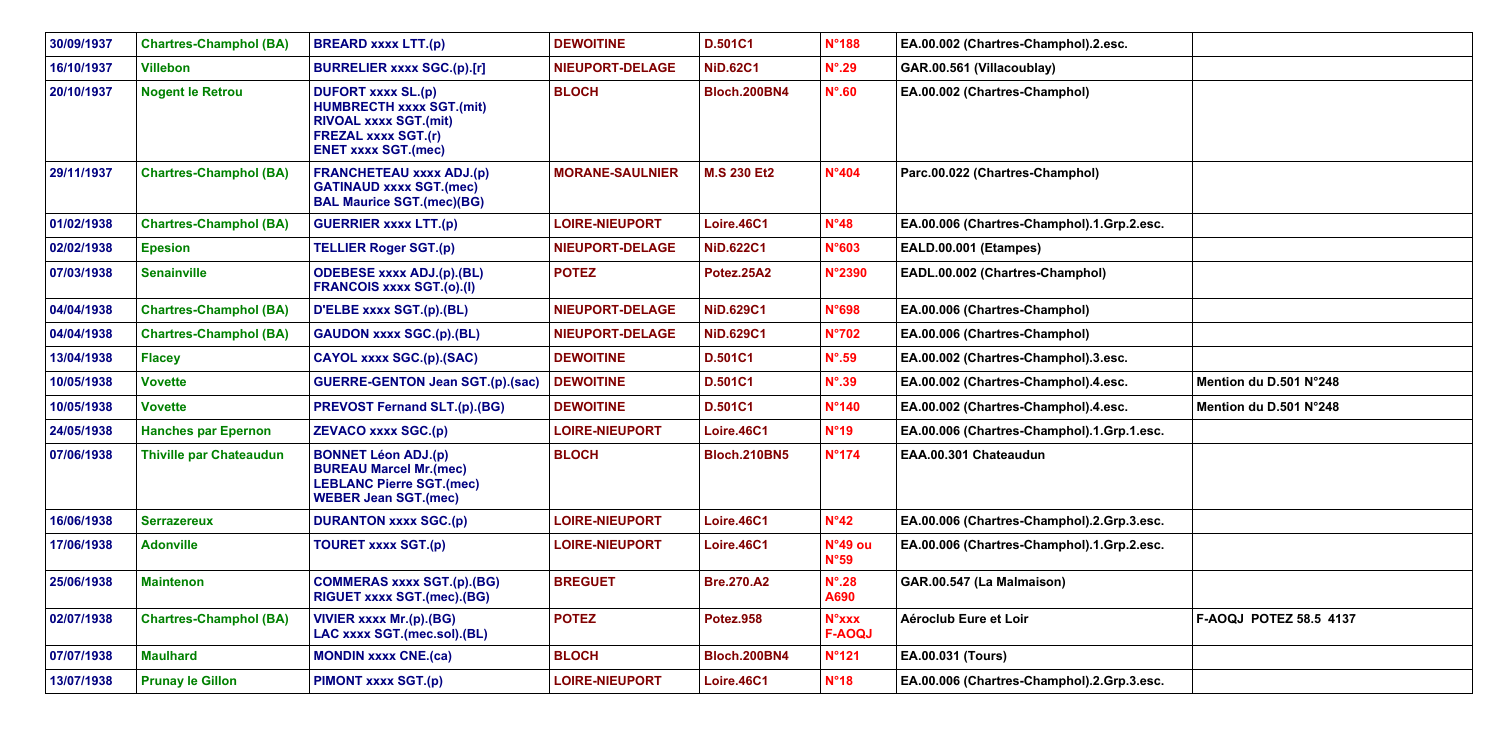| 20/07/1938 | <b>Chartres-Champhol (BA)</b>   | <b>BATTESTI François ADC.(p).(BL)</b><br><b>JUSTIN olivier ADC.(pax).(BL)</b>  | <b>POTEZ</b>           | Potez.25A2         | N°1746                         | <b>GMI.Escadron Aérien (Chartres-Champhol)</b>          |                             |
|------------|---------------------------------|--------------------------------------------------------------------------------|------------------------|--------------------|--------------------------------|---------------------------------------------------------|-----------------------------|
| 29/07/1938 | <b>Mainvilliers</b>             | <b>COUILLAUD xxxx ADJ.(p)</b>                                                  | <b>NIEUPORT-DELAGE</b> | <b>NiD.629C1</b>   | N°691                          | GIRA.00.591 (Villacoublay)                              |                             |
| 03/08/1938 | <b>Chartres-Champhol (BA)</b>   | <b>GAUTIER Georges SGT.(p)</b>                                                 | <b>LOIRE-NIEUPORT</b>  | Loire.46C1         | $N^{\circ}7$                   | EA.00.006 (Chartres-Champhol).2.esc.                    |                             |
| 16/08/1938 | <b>Chartres-Champhol (BA)</b>   | <b>FAGET xxxx SGT.(p)</b><br><b>GAUTIER xxxx SLT.(0)</b>                       | <b>POTEZ</b>           | <b>Potez.390A2</b> | $N^{\circ}$ .17                | GAR.00.504 (Chartres-Champhol)                          |                             |
| 12/09/1938 | <b>Romilly sur Aigre</b>        | <b>LAPLANCHE xxxx CNE.(p).[x]</b>                                              | NIEUPORT-DELAGE        | <b>NiD.629C1</b>   | <b>N°479</b>                   | EA.00.006 (Chartres-Champhol).3.esc.                    |                             |
| 12/09/1938 | <b>Romilly sur Aigre</b>        | <b>MENUDIEZ xxxx ADJ.(p).[x]</b>                                               | <b>POTEZ</b>           | Potez.25A2 * TOE   | N°2139                         | ESAA.00.301 Romilly                                     |                             |
| 17/09/1938 | <b>Chartres-Champhol (BA)</b>   | <b>MAURIOT Pierre Louis Cdt.(p).[x]</b>                                        | <b>LOIRE-NIEUPORT</b>  | Loire.46C1         | N°53                           | EA.00.006 (Chartres-Champhol)                           |                             |
| 24/09/1938 | <b>Chartres-Champhol (BA)</b>   | <b>LEROUX Maurice SGT.(p).[x]</b><br><b>GAUTIER André SLT.(o).[x]</b>          | <b>POTEZ</b>           | <b>Potez.390A2</b> | $N^{\circ}$ .24                | GAO.00.504 (Chartres-Champhol)                          |                             |
| 10/11/1938 | <b>Meigneville-Montainville</b> | DANSE Daniel SGC.(p).[x]                                                       | <b>DEWOITINE</b>       | <b>D.500C1</b>     | $N^{\circ}$ 9                  | EC.00.002 (Chartres-Champhol).2.Grp.3.esc.              |                             |
| 10/11/1938 | <b>Meigneville-Montainville</b> | <b>RENAUDIE Marcel ADJ.(p).[x].(BL)</b>                                        | <b>DEWOITINE</b>       | <b>D.501C1</b>     | N°196                          | EC.00.002 (Chartres-Champhol).2.Grp.3.esc.              |                             |
| 10/11/1938 | Le Boulay-Thierry               | <b>TOURET xxxx SGT.(p).[x]</b>                                                 | <b>LOIRE-NIEUPORT</b>  | Loire.46C1         | $N^{\circ}28$                  | EA.00.006 (Chartres-Champhol).1.Grp.2.esc.              |                             |
| 09/12/1938 | <b>Chartres-Champhol (BA)</b>   | <b>SCHREINER xxxx ADJ.(p)</b>                                                  | <b>LOIRE-NIEUPORT</b>  | Loire.46C1         | $N^{\circ}$ .41                | EA.00.006.2.Groupe.4.escadrille (Chartres-<br>Champhol) |                             |
| 05/01/1939 | <b>Chartres-Champhol (BA)</b>   | <b>CHARPENTIER xxxx ADJ.(p)</b>                                                | <b>DEWOITINE</b>       | D.501C1            | $N^{\circ}$ 243                | EC.00.002 (Chartres-Champhol).3.Escadrille              | BA.00.122 Chartres-Champhol |
| 05/01/1939 | <b>Chartres-Champhol (BA)</b>   | VIE xxxx SLT.(p)                                                               | LOIRE-NIEUPORT         | Loire.46C1         | $N^{\circ}$ .28                | EC.00.006 (Chartres-Champhol).2. Escadrille             |                             |
| 08/02/1939 | <b>Saint Luperce</b>            | <b>DE BREMOND D'ARS Pierre</b><br><b>SGT.(p).(BL).</b>                         | <b>NIEUPORT-DELAGE</b> | <b>NiD.622C1</b>   | N°102                          | EC.02.006 (Chartres-Champhol).3. Escadrille             |                             |
| 01/03/1939 | <b>Chartres-Champhol (BA)</b>   | <b>DORCY xxxx ADJ.(p).(Moniteur)</b><br><b>DANSE xxxx SGC.(p).(Elève)</b>      | <b>CAUDRON</b>         | C.635M "Simoun"    | N°xxxx/17                      | EC.02.002 (Chartres-Champhol).3.Escadrille              |                             |
| 01/04/1939 | <b>Chateaudun</b>               | <b>GAMBARARELLI xxxx ADC.(p).(BL)</b>                                          | <b>MORANE-SAULNIER</b> | <b>M.S 406C1</b>   | $N^{\circ}$ .96<br>412         | Morane * Bouguenais                                     |                             |
| 06/04/1939 | <b>Chartes</b>                  | <b>QUEMENER Alphonse ADJ.(p)</b><br><b>HAILLANT André SGT.(mec)</b>            | <b>POTEZ</b>           | <b>Potez.630C3</b> | N°17                           | EA.00.002 (Chartres-Champhol)                           |                             |
| 17/04/1939 | La Glacière                     | <b>DELMARRE xxxx SGC.(p).(Moniteur)</b><br><b>PRADIER xxxx ADJ.(p).(Elève)</b> | <b>POTEZ</b>           | Potez.631C3        | $N^{\circ}$ 4                  | GMIT.00.422 (Chartres-Champhol)                         | Double commande             |
| 27/04/1939 | <b>Chartres-Champhol (BA)</b>   | <b>CHAINAT xxxx CNE.(p)</b>                                                    | <b>MORANE-SAULNIER</b> | <b>M.S 406C1</b>   | $N^\circ$ 94                   | EA.00.006 (Chartres-Champhol)                           |                             |
| 12/05/1939 | <b>Chartres-Champhol (BA)</b>   | <b>PARENT Pierre SGT.(p)</b>                                                   | <b>CAUDRON</b>         | C.635M "Simoun"    | N°7837/16<br>$T-421$           | EA.00.002 (Chartres-Champhol)                           |                             |
| 25/05/1939 | <b>Chartres-Champhol (BA)</b>   | <b>HEITZMANN Pierre SLT.(p)</b><br><b>HENNION Jean LTT.(o)</b>                 | <b>POTEZ</b>           | <b>Potez.390A2</b> | $N^{\circ}$ .57<br><b>L087</b> | GAO.00.504 (Chartres-Champhol)                          |                             |
|            |                                 |                                                                                |                        |                    |                                |                                                         |                             |

| hamphol)          |                                    |
|-------------------|------------------------------------|
|                   |                                    |
| esc.              |                                    |
|                   |                                    |
| esc.              |                                    |
|                   |                                    |
|                   |                                    |
|                   |                                    |
| Grp.3.esc.        |                                    |
| Grp.3.esc.        |                                    |
| Grp.2.esc.        |                                    |
| hartres-          |                                    |
| <b>Escadrille</b> |                                    |
|                   | <b>BA.00.122 Chartres-Champhol</b> |
| <b>Escadrille</b> |                                    |
| <b>Escadrille</b> |                                    |
| <b>Escadrille</b> |                                    |
|                   |                                    |
|                   |                                    |
|                   | Double commande                    |
|                   |                                    |
|                   |                                    |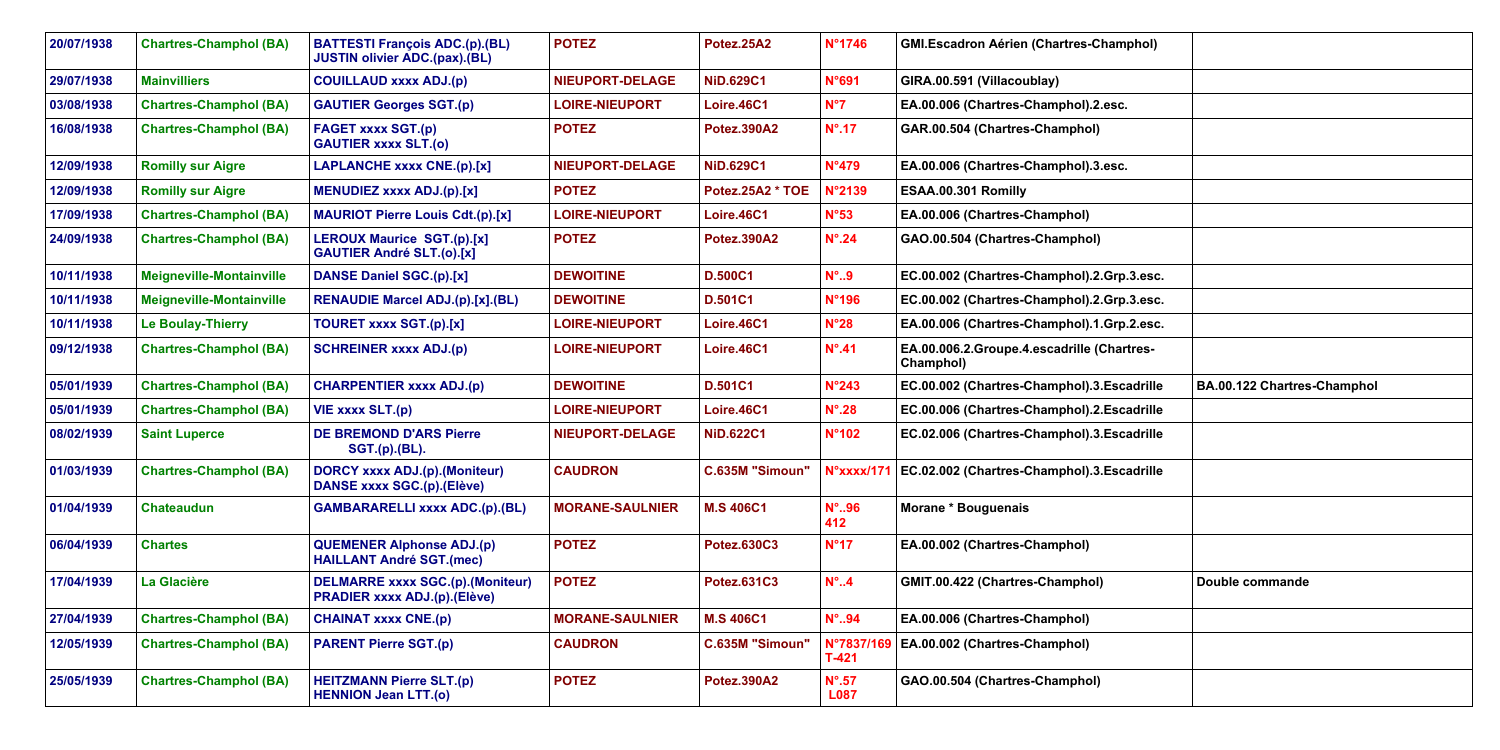| 31/05/1939 | <b>Bouard</b>                 | <b>COUDERC Jean SGT.(p)</b><br><b>COADOU Marcel CNE.(ca)</b><br><b>JOUSSELIN Marcel CAC.(r)</b> | <b>POTEZ</b>                                  | <b>Potez.630C3</b>         | $N^{\circ}78$                      | EA.00.002 (Chartres-Champhol)                           |                              |
|------------|-------------------------------|-------------------------------------------------------------------------------------------------|-----------------------------------------------|----------------------------|------------------------------------|---------------------------------------------------------|------------------------------|
| 05/06/1939 | <b>Chartres-Champhol (BA)</b> | <b>BRICARD xxxx ADC.(p).(Moniteur)</b><br><b>GERAUDEL xxxx SLT.(p).(Elève)</b>                  | <b>CAUDRON</b>                                | C.635M "Simoun"            | N°7839/17<br>$T-423$               | EA.00.002.2.Groupe.4.escadrille (Chartres-<br>Champhol) |                              |
| 07/06/1939 | <b>Chartres-Champhol (BA)</b> | <b>FOURNIE xxxx SGT.(p)</b>                                                                     | <b>MORANE-SAULNIER</b>                        | <b>M.S 406C1</b>           | $N^{\circ}$ .156                   | EA.00.002 (Chartres-Champhol)                           |                              |
| 07/06/1939 | <b>Chartres-Champhol</b>      | <b>SALAUN xxxx SLT.(p)</b>                                                                      | <b>MORANE-SAULNIER</b>                        | <b>M.S 406C1</b>           | $N^{\circ}$ 71                     | EC.00.006.3.Groupe (Chartres-Champhol)                  |                              |
| 08/06/1939 | <b>Chateaudun</b>             | <b>BONNET xxxx ADC.(p)</b>                                                                      | <b>ANF Les Mureaux</b>                        | Mureaux.117.R2B2   N°.62 * | <b>X060</b>                        | EAA.00.301 Chateadun                                    |                              |
| 20/06/1939 | <b>Chartres-Champhol (BA)</b> | <b>MILHIET Remy SLT.(p)</b>                                                                     | <b>MORANE-SAULNIER</b>                        | <b>M.S 406C1</b>           | $N^{\circ}$ .288                   | EA.00.002 (Chartres-Champhol)                           | EA.00.006.(Chartes).3.Groupe |
| 23/06/1939 | <b>Chartres-Champhol (BA)</b> | <b>GAUDON xxxx ADJ.(p)</b>                                                                      | <b>LOIRE</b>                                  | <b>L.46C1</b>              | N°60                               | EA.00.006 (Chartres-Champhol)                           |                              |
| 26/06/1939 | <b>Theuvy-Achère</b>          | RIGALEAU xxxx SGT.(p).(blm)                                                                     | <b>DEWOITINE</b>                              | <b>D.500C1</b>             | $N^{\circ}$ .25 $*$<br><b>R024</b> | GMIT.00.422 (Chartres-Champhol)                         |                              |
| 26/06/1939 | <b>Theuvy-Achère</b>          | <b>PRADIER xxxx ADJ.(p).(blm)</b><br><b>SPILLIARERT xxxx SGT.(pax).(i)</b>                      | <b>POTEZ</b>                                  | <b>Potez.585</b>           | N°107*<br>1451                     | GMIT.00.422 (Chartres-Champhol)                         |                              |
| 27/06/1939 | <b>Chartres-Champhol (BA)</b> | <b>HEINEN xxxx SGT.(p)</b><br><b>LANGLET xxxx SLT.(o)</b>                                       | <b>BREGUET</b>                                | <b>Bre.270.A2</b>          | <b>N°137</b>                       | GAO.00.547 (La Malmaison)                               |                              |
| 27/06/1939 | <b>Chartres-Champhol (BA)</b> | Sans équipage                                                                                   | <b>DEWOITINE</b>                              | <b>D.500C1</b>             | $N^{\circ}$ .11                    | GMIT.00.422 (Chartres-Champhol)                         |                              |
| 27/06/1939 | <b>Santeuil</b>               | <b>BERTIN xxxx CNE.(p)</b><br><b>HEVRARD xxxx LTT.(0)</b>                                       | <b>MORANE-SAULNIER</b>                        | <b>M.S 315 Ed2</b>         | <b>N°176</b>                       | GIRA.00.591 (Villacoublay)                              |                              |
| 29/06/1939 | <b>Chartres-Champhol (BA)</b> | <b>GOUJON XXXX SGC.(p)</b><br><b>COLLONGES xxxx SLT.(0)</b><br><b>SOUILLARD xxxx CAC.(mit).</b> | <b>POTEZ</b>                                  | <b>Potez.630C3</b>         | N°57                               | EC.00.006.2.Groupe (Chartres-Champhol)                  | EC.00.006 (Chartres-Champho  |
| 03/07/1939 | <b>Chartres-Champhol (BA)</b> | <b>JOST Victor SGT.(p)</b>                                                                      | <b>DEWOITINE</b>                              | <b>D.500C1</b>             | N°.83 *<br>x093                    | GMIT.00.422 (Chartres-Champhol)                         |                              |
| 03/07/1939 | <b>Chartres-Champhol (BA)</b> | <b>BRUCKERT Henri Joseph SGC.(p)</b>                                                            | <b>MORANE-SAULNIER</b>                        | <b>M.S 406C1</b>           | $N^{\circ}$ .153                   | EA.00.002 (Chartres-Champhol).1.Escadrille              |                              |
| 04/07/1939 | <b>Chartres-Champhol (BA)</b> | <b>DELISTE André SGT.(p)</b>                                                                    | <b>MORANE-SAULNIER</b>                        | <b>M.S 406C1</b>           | $N^{\circ}$ .119                   | EA.00.002 (Chartres-Champhol).1. Escadrille             |                              |
| 04/07/1939 | <b>Chateaudun</b>             | <b>CRETER René ADC.(p).(sac)</b><br><b>TURIN Maurice SGC.(mec).(sac)</b>                        | <b>SNCASO</b>                                 | <b>R-82Et.2</b>            | $N^{\circ}$ .91 $*$<br>T687 *      | <b>SNCASE * Marignane</b>                               | <b>SNCASE 28/06/1939</b>     |
| 11/07/1939 | <b>Broué</b>                  | <b>MUNIER xxxx SGC.(p)</b>                                                                      | <b>DEWOITINE</b>                              | <b>D.510C1</b>             | N°342                              | <b>EA.00.001 (Etampes)</b>                              | Joint métallo-plastique      |
| 14/07/1939 | <b>Chartres-Champhol (BA)</b> | <b>CHERRIER Bernard Mr.(p)</b>                                                                  | <b>CAUDRON</b>                                | C.275 "Luciole"            | N°xxxx/xx<br><b>F-ARKL</b>         | <b>SAP.Chartres</b>                                     |                              |
| 14/07/1939 | <b>Chartres-Champhol (BA)</b> | Non précisé                                                                                     | <b>RENARD * STAMPE ET</b><br><b>VERTONGEN</b> | SV.18/100                  | <b>N°xxxx</b><br><b>F-AQEC</b>     | Aéroclub Eure et Loir                                   |                              |
|            |                               |                                                                                                 |                                               |                            |                                    |                                                         |                              |

| amphol)                      |                                        |
|------------------------------|----------------------------------------|
| <b>escadrille (Chartres-</b> |                                        |
| amphol)                      |                                        |
| hartres-Champhol)            |                                        |
|                              |                                        |
| amphol)                      | EA.00.006.(Chartes).3.Groupe           |
| (lamphol                     |                                        |
| Champhol)                    |                                        |
| Champhol)                    |                                        |
| ison)                        |                                        |
| Champhol)                    |                                        |
| lay)                         |                                        |
| hartres-Champhol)            | EC.00.006 (Chartres-Champhol).2.Groupe |
| Champhol)                    |                                        |
| namphol).1.Escadrille        |                                        |
| namphol).1.Escadrille        |                                        |
|                              | <b>SNCASE 28/06/1939</b>               |
|                              | Joint métallo-plastique                |
|                              |                                        |
|                              |                                        |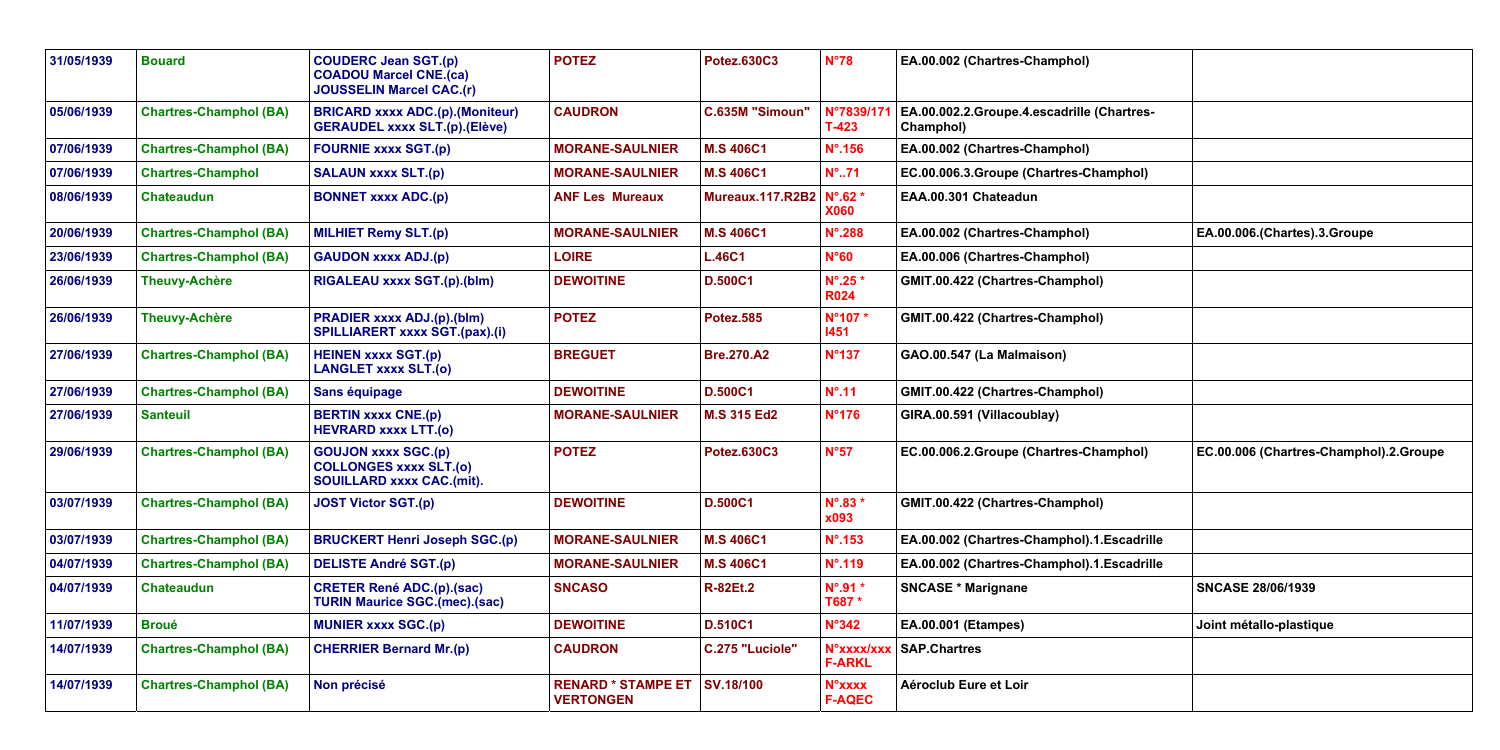| 26/07/1939 | <b>Chartres-Champhol (BA)</b> | <b>KULLING Joseph SGC.(p)</b>                                                                                 | <b>MORANE-SAULNIER</b> | <b>M.S 406C1</b>       | $N^{\circ}$ .169         | EA.00.006.3.Groupe (Chartres-Champhol)                  |                    |
|------------|-------------------------------|---------------------------------------------------------------------------------------------------------------|------------------------|------------------------|--------------------------|---------------------------------------------------------|--------------------|
| 27/07/1939 | <b>Chartres-Champhol (BA)</b> | <b>QUENEMER xxxx ADJ.(p)</b><br><b>LANCENOIS xxxx LTT.(ca)</b><br><b>BOUTTIER xxxx SGT.(n).(Elève)</b>        | <b>POTEZ</b>           | <b>Potez.630C3</b>     | N°62                     | EA.00.006.3.Groupe.5.Escadrille (Chartres-<br>Champhol) |                    |
| 03/08/1939 | <b>Chartres-Champhol (BA)</b> | <b>GERAUDEL François SLT.(p)</b>                                                                              | <b>MORANE-SAULNIER</b> | <b>M.S 406C1</b>       | $N^{\circ}$ .318         | EC.00.002 (Chartes-Champhol)                            |                    |
| 04/08/1939 | <b>Chartres-Champhol (BA)</b> | <b>ROY Pierre SGT.(p)</b>                                                                                     | <b>MORANE-SAULNIER</b> | <b>M.S 406C1</b>       | $N^{\circ}$ .291         | EC.00.002 (Chartes-Champhol).5.Escadrille               |                    |
| 16/08/1939 | <b>Chartres-Champhol (BA)</b> | DE LHOMME Robert SGT.(p)                                                                                      | <b>DEWOITINE</b>       | D.501C1                | <b>N°192</b>             | GMIT.00.422 (Chartres-Champhol)                         |                    |
| 18/08/1939 | <b>Chartres-Champhol (BA)</b> | <b>BERLAND Georges ADC.(p)</b>                                                                                | <b>MORANE-SAULNIER</b> | <b>M.S 406C1</b>       | $N^{\circ}$ .260         | EC.00.002 (Chartes-Champhol)                            |                    |
| 19/08/1939 | <b>Chartres-Champhol (BA)</b> | DE ROMAN-CHABOT xxxx SLT.(p)                                                                                  | <b>MORANE-SAULNIER</b> | <b>M.S 406C1</b>       | $N^{\circ}$ .118<br>xx4x | EC.00.002.2.Groupe. (Chartes-Champhol)                  |                    |
| 29/08/1939 | <b>Chartres-Champhol (BA)</b> | <b>GUIZIOU Georges SGT.(p)</b>                                                                                | <b>DEWOITINE</b>       | <b>D.501C1</b>         | <b>N°195</b>             | GMIT.00.422 (Chartres-Champhol)                         |                    |
| 30/08/1939 | <b>Chartres-Champhol (BA)</b> | <b>RABATEL xxxx CDT.(p)</b>                                                                                   | <b>DEWOITINE</b>       | D.501C1                | N°248*<br>x278           | GMIT.00.422 (Chartres-Champhol)                         |                    |
| 22/09/1939 | <b>Chartres-Champhol (BA)</b> | PESTAT xxxx SGT.(p).(Elève)<br><b>DURANTHON xxxx SLT.(p).(Moniteur)</b>                                       | <b>CAUDRON</b>         | <b>C.635M "Simoun"</b> | N°xxxx/116               | CIC.Chartres.1.Groupe.2.escadrille                      |                    |
| 23/09/1939 | <b>Chartres-Champhol (BA)</b> | <b>MARTIN xxxx LVx.(p)</b><br><b>PRINGENTXXXX QMx.(pax).(Aéro)</b>                                            | <b>MORANE-SAULNIER</b> | <b>M.S 230 Et2</b>     | $N^{\circ}$ .455         | <b>EGAN.Orly Section de liaison</b>                     |                    |
| 23/09/1939 | <b>Chartres-Champhol (BA)</b> | DE GERVILLIERS xxxx SGT.(p)                                                                                   | <b>MORANE-SAULNIER</b> | <b>M.S 406C1</b>       | $N^{\circ}$ .608         | CIC.Chartres.1.Groupe.1.escadrille                      |                    |
| 23/09/1939 | <b>Chartres-Champhol (BA)</b> | <b>LEGRAND xxxx LTT.(p)</b>                                                                                   | <b>MORANE-SAULNIER</b> | <b>M.S 406C1</b>       | $N^{\circ}$ .232         | EA.00.006 (Chartres).3.Groupe                           |                    |
| 27/09/1939 | <b>La Mihou</b>               | <b>ALBERT Marcel SGT.(p).(BL)</b>                                                                             | <b>DEWOITINE</b>       | <b>D.500C1</b>         | $N^{\circ}$ .16          | <b>CIC.Chartres</b>                                     | <b>FAFL</b>        |
| 28/09/1939 | <b>Chartres-Champhol (BA)</b> | <b>BRICARD xxxx ADC.(p)</b><br><b>FAVIER xxxx LTT.(Médecin).(pax)</b><br><b>BERLAND xxxx ADC.(x).(pax)</b>    | <b>POTEZ</b>           | Potez.631C3            | N°133                    | GA.02.002 (Chartres-Champhol)                           | Groupe.II/2 SP.102 |
| 29/09/1939 | <b>Chartres-Champhol (BA)</b> | <b>COLLARD Alexandre SGT.(p)</b>                                                                              | <b>CURTISS</b>         | <b>Hawk-75A1</b>       | N°133                    | <b>CIC.Chartres</b>                                     |                    |
| 29/09/1939 | <b>Chartres-Champhol (BA)</b> | <b>HAMSICK Fimotens SLT.(p).(i)</b><br>(Tchèque).                                                             | <b>CURTISS</b>         | <b>Hawk-75A1</b>       | $N^{\circ}$ .17          | <b>CIC.Chartres.2.Groupe</b>                            |                    |
| 29/09/1939 | <b>Chartres-Champhol (BA)</b> | <b>PRADIER Georges</b><br>ADJ.(p).(BG).(p).(Moniteur)<br><b>DE PORCARO Jean Louis</b><br>SGT.(p).(BG).(Elève) | <b>POTEZ</b>           | <b>Potez.585</b>       | $N^{\circ}$ .58          | <b>CIC.Chartres.2.Groupe</b>                            |                    |
| 03/10/1939 | <b>Chartres-Champhol (BA)</b> | <b>BOUDIER Paul SLT.(p).</b>                                                                                  | <b>CURTISS</b>         | <b>Hawk-75A1</b>       | <b>N°119</b>             | <b>CIC.Chartres</b>                                     |                    |
| 06/10/1939 | <b>Oiseme</b>                 | <b>BARTON xxxx Sgt.(p).(sac)</b><br>(Tchèque).                                                                | <b>CURTISS</b>         | <b>Hawk-75A1</b>       | N°131                    | <b>CIC.Chartres</b>                                     |                    |

| mphol)    |                    |
|-----------|--------------------|
| hartres-  |                    |
|           |                    |
|           |                    |
| scadrille |                    |
|           |                    |
|           |                    |
| mphol)    |                    |
|           |                    |
|           |                    |
|           |                    |
|           |                    |
|           |                    |
|           |                    |
|           |                    |
|           |                    |
|           | <b>FAFL</b>        |
|           | Groupe.II/2 SP.102 |
|           |                    |
|           |                    |
|           |                    |
|           |                    |
|           |                    |
|           |                    |
|           |                    |
|           |                    |
|           |                    |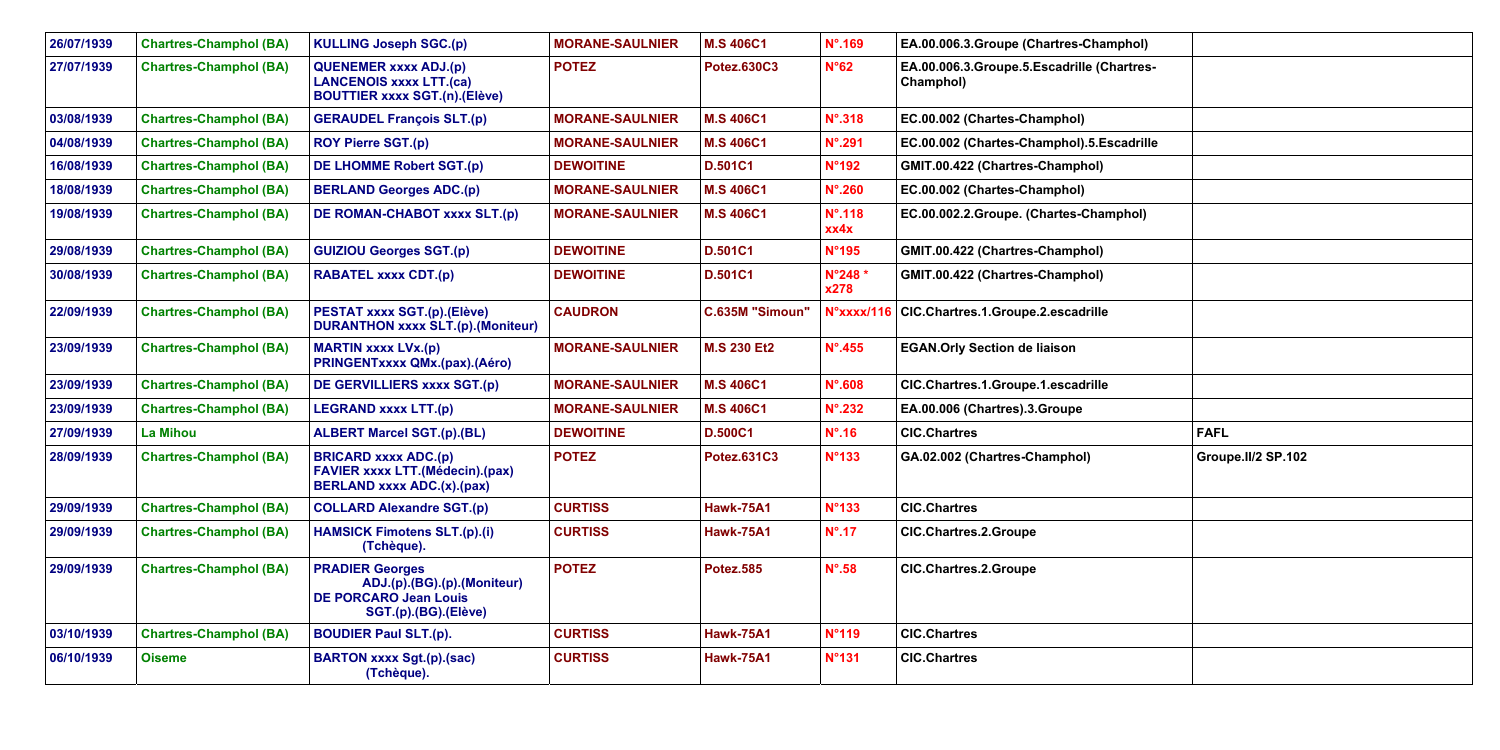|     | > SIAé 03/09/38<br>> EAA.00.302 28/10/38<br>> EAA.00.301 CDN 18/08/39<br>>IC.04/10/39 |
|-----|---------------------------------------------------------------------------------------|
|     | Terrain. $24-M-5 = XXXX$                                                              |
| es  |                                                                                       |
|     | <b>Terrain 24M5 Chartres</b>                                                          |
|     |                                                                                       |
|     |                                                                                       |
|     |                                                                                       |
|     |                                                                                       |
|     |                                                                                       |
|     | > SIAé 03/09/38<br>> EAA.00.302 28/10/38<br>> EAA.00.301 CDN 18/08/39<br>>IC.04/10/39 |
|     |                                                                                       |
|     |                                                                                       |
|     |                                                                                       |
|     |                                                                                       |
|     |                                                                                       |
|     | Mis en service le 06/10/39 *                                                          |
| nay |                                                                                       |
|     |                                                                                       |
|     |                                                                                       |
|     |                                                                                       |

| 07/10/1939 | <b>Chartres-Champhol (BA)</b> | <b>JEANDET xxxx SLT.(p)</b>                                                             | <b>BLOCH</b>             | <b>Bloch.151C1</b>      | N°110            | <b>CIC.Chartres</b>                                  | > SIAé 03/09/38<br>> EAA.00.302 28/10/38<br>> EAA.00.301 CDN 18/08/39<br>>IC.04/10/39 |
|------------|-------------------------------|-----------------------------------------------------------------------------------------|--------------------------|-------------------------|------------------|------------------------------------------------------|---------------------------------------------------------------------------------------|
| 19/10/1939 | <b>Chartres-Champhol (BA)</b> | <b>PELLETREAU xxxx SGT.(p)</b>                                                          | <b>BLOCH</b>             | <b>Bloch.151C1</b>      | $N^{\circ}$ .39  | EAA.00.301 Chateadun                                 | Terrain.24-M-5 = $xxxxx$                                                              |
| 21/10/1939 | <b>Cotainville</b>            | LE BORGNE xxxx SLT.(p)                                                                  | <b>DEWOITINE</b>         | <b>D.500C1</b>          | $N^{\circ}$ .62  | Ecole Principale de Pilotage N°x Etampes             |                                                                                       |
| 24/10/1939 | <b>Chartres-Champhol (BA)</b> | <b>FLANDI xxxx SLT.(p)</b>                                                              | <b>BLOCH</b>             | <b>Bloch.151C1</b>      | $N^{\circ}$ .32  | CIC.Chartres.2.Groupe.4.Escadrile                    | <b>Terrain 24M5 Chartres</b>                                                          |
| 30/10/1939 | <b>Gilles</b>                 | <b>RESSEGUIER xxxx LTT.(p)</b><br>PIGELET xxxx SLT.(o)<br><b>GUILLET xxxx SGT.(mec)</b> | <b>BLOCH</b>             | <b>Bloch.200BN4</b>     | <b>N°xxx</b>     | EA.00.031 (26C1)                                     |                                                                                       |
| 09/11/1939 | <b>Chartres-Champhol (BA)</b> | <b>MADON xxxx SLT.(p)</b>                                                               | <b>DEWOITINE</b>         | <b>D.501C1</b>          | N°161            | CIC.Chartres.1.Groupe.2.escadrille                   |                                                                                       |
| 09/11/1939 | <b>Chartres-Champhol (BA)</b> | <b>Sans Equipage</b>                                                                    | <b>MORANE-SAULNIER</b>   | <b>M.S 406C1</b>        | N°446            | CIC.Chartres.1.Groupe.2.escadrille                   |                                                                                       |
| 20/11/1939 | <b>Chartres-Champhol (BA)</b> | <b>PARDUS Joseph SDT.(p)</b><br>(Tchèque).                                              | <b>MORANE-SAULNIER</b>   | <b>M.S 406C1</b>        | N°1082           | CIC.Chartres.1.Groupe.                               |                                                                                       |
| 21/11/1939 | <b>Chartres-Champhol (BA)</b> | <b>ROUQUETTE xxxx SLT.(p)</b>                                                           | <b>CURTISS</b>           | <b>Hawk-75A1</b>        | <b>N°128</b>     | <b>CIC.Chartres.2.Groupe</b>                         |                                                                                       |
| 30/11/1939 | <b>Chartres-Champhol (BA)</b> | <b>BOUFFIER xxxx SGT.(p)</b>                                                            | <b>BLOCH</b>             | <b>Bloch.151C1</b>      | $N^{\circ}$ .31  | <b>CIC.Chartres</b>                                  | > SIAé 03/09/38<br>> EAA.00.302 28/10/38<br>> EAA.00.301 CDN 18/08/39<br>>IC.04/10/39 |
| 30/11/1939 | <b>Chartres-Champhol (BA)</b> | <b>ROYER Marc SLT.(p)</b>                                                               | <b>MORANE-SAULNIER</b>   | <b>M.S 406C1</b>        | $N^{\circ}$ .644 | CIC.Chartres.2.Groupe.4.Escadrille                   |                                                                                       |
| 01/12/1939 | <b>Pontgoin</b>               | <b>VIVIER xxxx SGC.(p).(BL)</b>                                                         | <b>DEWOITINE</b>         | D.500C1                 | $N^{\circ}225$   | <b>CIC.Chartres</b>                                  |                                                                                       |
| 06/12/1939 | <b>Chartres-Champhol (BA)</b> | <b>ROYER XXXX SLT.(p)</b>                                                               | <b>MORANE-SAULNIER</b>   | <b>M.S 406C1</b>        | N°670            | CIC.Chartres.2.Groupe.4.escadrille                   |                                                                                       |
| 11/12/1939 | <b>Chartres-Champhol (BA)</b> | <b>KOTHERA Zdenck CAL.(p)</b><br>(Tchèque)                                              | <b>BLOCH</b>             | <b>Bloch.151C1</b>      | $N^{\circ}.82$   | <b>CIC.Chartres</b>                                  |                                                                                       |
| 21/12/1939 | <b>Bouar</b>                  | <b>VALEBNOVSKY xxxx SGT.(p)</b><br>(Tchèque).(BL).                                      | NIEUPORT-DELAGE          | <b>NiD.629C1</b>        | <b>N°696</b>     | <b>GMIT.00.410 (Etampes)</b>                         |                                                                                       |
| 11/01/1940 | <b>Saint Georges</b>          | <b>RAJTR Bohimil CAL.(p).(sac)</b><br>(Tchèque).                                        | <b>BLOCH</b>             | <b>Bloch.151C1</b>      | $N^{\circ}$ .34  | <b>CIC.Chartres.2.Groupe</b>                         | Mis en service le 06/10/39 *                                                          |
| 11/01/1940 | <b>Chartres-Champhol (BA)</b> | <b>MAURICE xxxx SGC.(p)</b>                                                             | <b>POTEZ</b>             | Potez60<br>"Sauterelle" | <b>F-AQEJ</b>    | N°3988/xxx Ecole de Pilotage Elémentaire N°21 Bernay |                                                                                       |
| 20/01/1940 | <b>Chateaudun</b>             | <b>MAURY xxxx LTT.(p)</b><br><b>BERTRAND xxxx ADC.(mec)</b>                             | <b>LIORE&amp;OLIVIER</b> | LeO.451B4               | $N^{\circ}$ .39  | EA.00.011 (xxxx)                                     |                                                                                       |
| 03/02/1940 | <b>Boissy les Perches</b>     | PEUTO xxxx LTT.(p)                                                                      | <b>MORANE-SAULNIER</b>   | <b>M.S 406C1</b>        | $N^{\circ}$ .175 | <b>CIC.Chartres</b>                                  |                                                                                       |
| 13/02/1940 | <b>Chartres-Champhol (BA)</b> | <b>RIVIERE XXXX LTT.(p)</b>                                                             | <b>MORANE-SAULNIER</b>   | <b>M.S 406C1</b>        | $N^{\circ}$ .570 | CIC.Chartres.1.Groupe.2.escadrille                   |                                                                                       |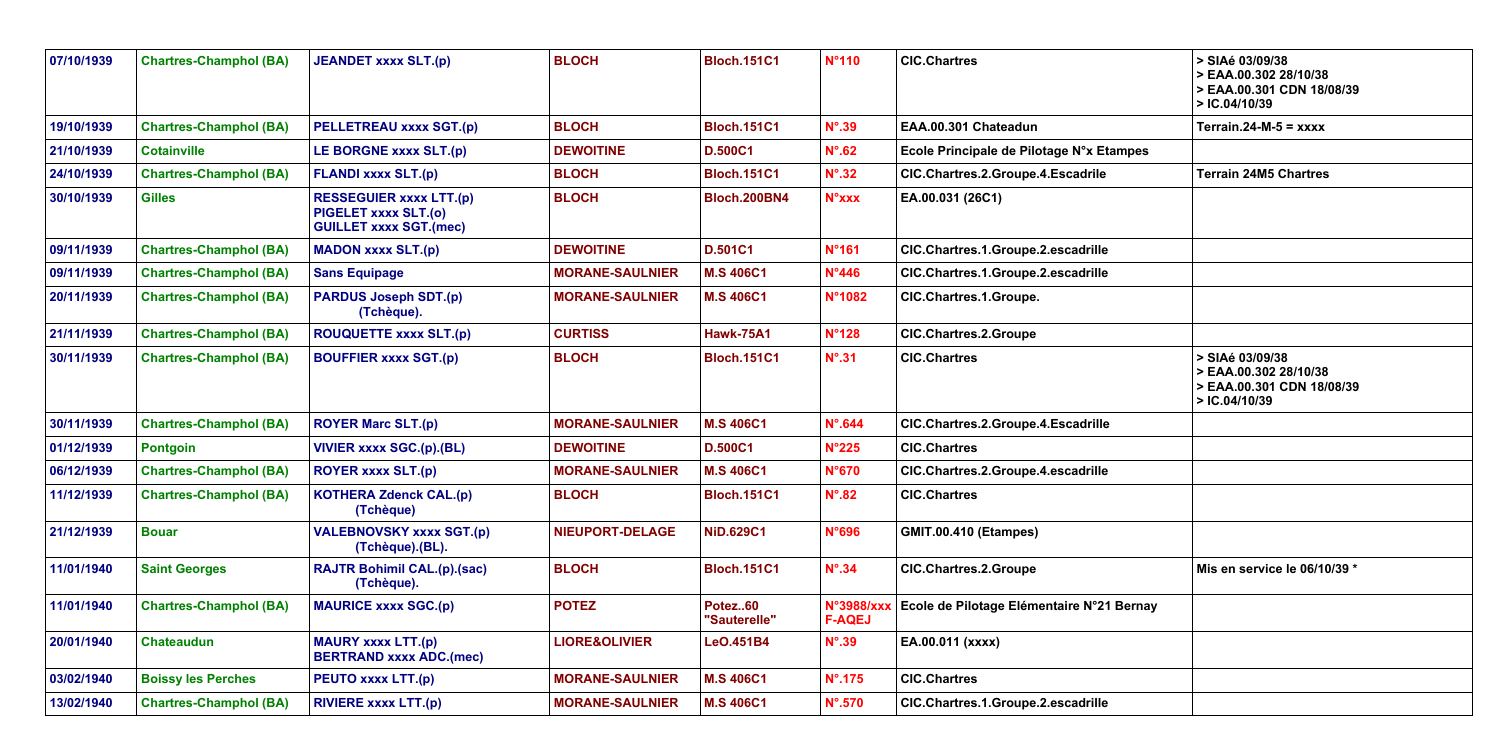| 14/02/1940 | <b>Pontgouin</b>              | <b>LE GOUPIL Raymond Sgt.(p)</b>                                                                 | <b>CAUDRON</b>           | C.275 "Luciole"    | <b>N°7903/xxx</b><br><b>W172</b> | Ecole Elémentaire de Pilotage N°21 Bernay                     |                                                     |
|------------|-------------------------------|--------------------------------------------------------------------------------------------------|--------------------------|--------------------|----------------------------------|---------------------------------------------------------------|-----------------------------------------------------|
| 16/02/1940 | <b>Chartres-Champhol (BA)</b> | <b>MARTRE xxxx CNE.(p)</b><br>xxxx xxxx xxx.(Mec).                                               | <b>POTEZ</b>             | <b>Potez.630C3</b> | N°57                             | Parc.00.122 Chartres                                          | Avion converti en double commandes                  |
| 23/02/1940 | <b>Chartres-Champhol (BA)</b> | <b>REZNIC xxxx CAL.(p)</b><br>(Tchèque)                                                          | <b>BLOCH</b>             | <b>Bloch.151C1</b> | $N^{\circ}$ .96                  | <b>CIC.Chartres</b>                                           |                                                     |
| 23/02/1940 | <b>Chateaudun</b>             | <b>BONNET Léon ADC.(p)</b><br><b>SEGUELA xxxx CNE.(mec)</b>                                      | <b>POTEZ</b>             | Potez.63-11C3      | $N^{\circ}$ .28                  | EAA.00.301 Chateaudun                                         |                                                     |
| 24/02/1940 | <b>Chartres-Champhol (BA)</b> | <b>RIVIERE Paul LTT.(p)</b>                                                                      | <b>MORANE-SAULNIER</b>   | <b>M.S 406C1</b>   | $N^{\circ}$ .445                 | <b>CIC.Chartres.2.Groupe</b>                                  |                                                     |
| 28/02/1940 | <b>Chartres-Champhol (BA)</b> | <b>DOMERGUE Henri EV1.(p).(Aéro).</b>                                                            | <b>MORANE-SAULNIER</b>   | <b>M.S 230 Et2</b> | <b>N°301</b><br><b>OR.3</b>      | Section de Liaison de l'Amirauté                              | BA.00.103 Chateauroux                               |
| 28/02/1940 | <b>Chartres-Champhol (BA)</b> | Sans équipage                                                                                    | <b>MORANE-SAULNIER</b>   | <b>M.S 406C1</b>   | N°1075                           | <b>CIC.Chartres</b>                                           |                                                     |
| 28/02/1940 | <b>Chartres-Champhol (BA)</b> | <b>SKRIVANCK Vaclar CAL.(p)</b><br>(Tchèque)                                                     | <b>MORANE-SAULNIER</b>   | <b>M.S 406C1</b>   | $N^{\circ}$ .735                 | <b>CIC.Chartres.1.Groupe</b>                                  |                                                     |
| 29/02/1940 | <b>Chartres-Champhol (BA)</b> | <b>DE SAINT MARSAULT xxxx</b><br><b>SGC.(p).(BL).</b>                                            | <b>MORANE-SAULNIER</b>   | <b>M.S 406C1</b>   | N°1074                           | <b>CIC.Chartres.1.Groupe</b>                                  |                                                     |
| 08/03/1940 | <b>Chateaudun</b>             | <b>ODINOT André ADC.(p)</b><br><b>DAMIDOT Charles SGC.(mec)</b><br><b>MOLLARD René SGC.(pax)</b> | <b>LIORE&amp;OLIVIER</b> | LeO.451B4          | $N^{\circ}$ .98                  |                                                               |                                                     |
| 08/03/1940 | <b>Chartres-Champhol (BA)</b> | <b>DENAIN Jean SGC.(p)</b>                                                                       | <b>POTEZ</b>             | Potez.63-11C3      | $N^{\circ}$ .98                  | <b>CIC.Chartres.2.Groupe</b>                                  |                                                     |
| 21/03/1940 | <b>Chartres-Champhol (BA)</b> | <b>AUDEBERT xxxx SLT.(p)</b>                                                                     | <b>MORANE-SAULNIER</b>   | <b>M.S 406C1</b>   | $N^{\circ}$ .731                 | CIC.Chartres.1.Groupe.2.Escadrille.                           |                                                     |
| 08/04/1940 | <b>Néron</b>                  | <b>POSTA Charles CAC.(p).(BL)</b><br>(Tchèque)                                                   | <b>CURTISS</b>           | <b>Hawk-75A1</b>   | N°120                            | <b>CIC.Chartres.2.Groupe</b>                                  | Engagement                                          |
| 15/04/1940 | <b>Chartres-Champhol (BA)</b> | <b>STANDERA xxxx CAL.(p)</b><br>(Tchèque).                                                       | <b>CURTISS</b>           | <b>Hawk-75A1</b>   | <b>N°139</b>                     | <b>CIC.Chartres.3.Groupe</b>                                  |                                                     |
| 17/04/1940 | <b>Cognac-Chateaubernard</b>  | <b>NAVARRO xxxx SGT.(p)</b>                                                                      | <b>CAUDRON</b>           | C.275 "Luciole"    | <b>N°7487/xxx</b>                | Ecole Elémentaire de Pilotage N°36 La Roche<br><b>Sur Yon</b> |                                                     |
| 17/04/1940 | <b>Chartres-Champhol (BA)</b> | <b>FICHEPAIN Jacques SLT.(p)</b>                                                                 | <b>MORANE-SAULNIER</b>   | <b>M.S 406C1</b>   | $N^{\circ}$ .599                 | <b>CIC.Chartres.1.Groupe</b>                                  |                                                     |
| 18/04/1940 | <b>Chartres-Champhol (BA)</b> | <b>CARMEILLE xxxx EVx.(p).(Aéro)</b>                                                             | Non précisé              | Type.K01           | N°58                             | <b>CES.01.122 (Chartres)</b>                                  | <b>Type KOI.59 ???</b><br>Réceptionné le 17/04/1940 |
| 19/04/1940 | <b>Chartres-Champhol (BA)</b> | <b>TETTELIN François ASP.(p)</b>                                                                 | <b>MORANE-SAULNIER</b>   | <b>M.S 406C1</b>   | $N^{\circ}$ .649                 | <b>CIC.Chartres</b>                                           |                                                     |
| 19/04/1940 | <b>Chartres-Champhol (BA)</b> | <b>DESCOMBES xxxx ADJ.(p)</b><br>xxxx xxxx xxx.(pax)                                             | <b>POTEZ</b>             | <b>Potez.630C3</b> | $N^{\circ}15$                    | <b>BA.00.102 Dijon</b>                                        |                                                     |
| 19/04/1940 | <b>Chartres-Champhol (BA)</b> | <b>FOUCHIER xxxx SLT.(p)</b><br>xxxx xxxx xxx.(pax).                                             | <b>POTEZ</b>             | Potez.63-11C3      | $N^{\circ}$ .93                  | <b>CIC.Chartres.1.Groupe</b>                                  |                                                     |
|            |                               |                                                                                                  |                          |                    |                                  |                                                               |                                                     |

| Pilotage N°21 Bernay   |                                              |
|------------------------|----------------------------------------------|
|                        | Avion converti en double commandes           |
|                        |                                              |
| un                     |                                              |
| e                      |                                              |
| l'Amirauté             | BA.00.103 Chateauroux                        |
|                        |                                              |
| e                      |                                              |
| e                      |                                              |
|                        |                                              |
|                        |                                              |
| 6                      |                                              |
| e.2.Escadrille.        |                                              |
| e                      | Engagement                                   |
| e                      |                                              |
| Pilotage N°36 La Roche |                                              |
| e                      |                                              |
|                        | Type KOI.59 ???<br>Réceptionné le 17/04/1940 |
|                        |                                              |
|                        |                                              |
| e                      |                                              |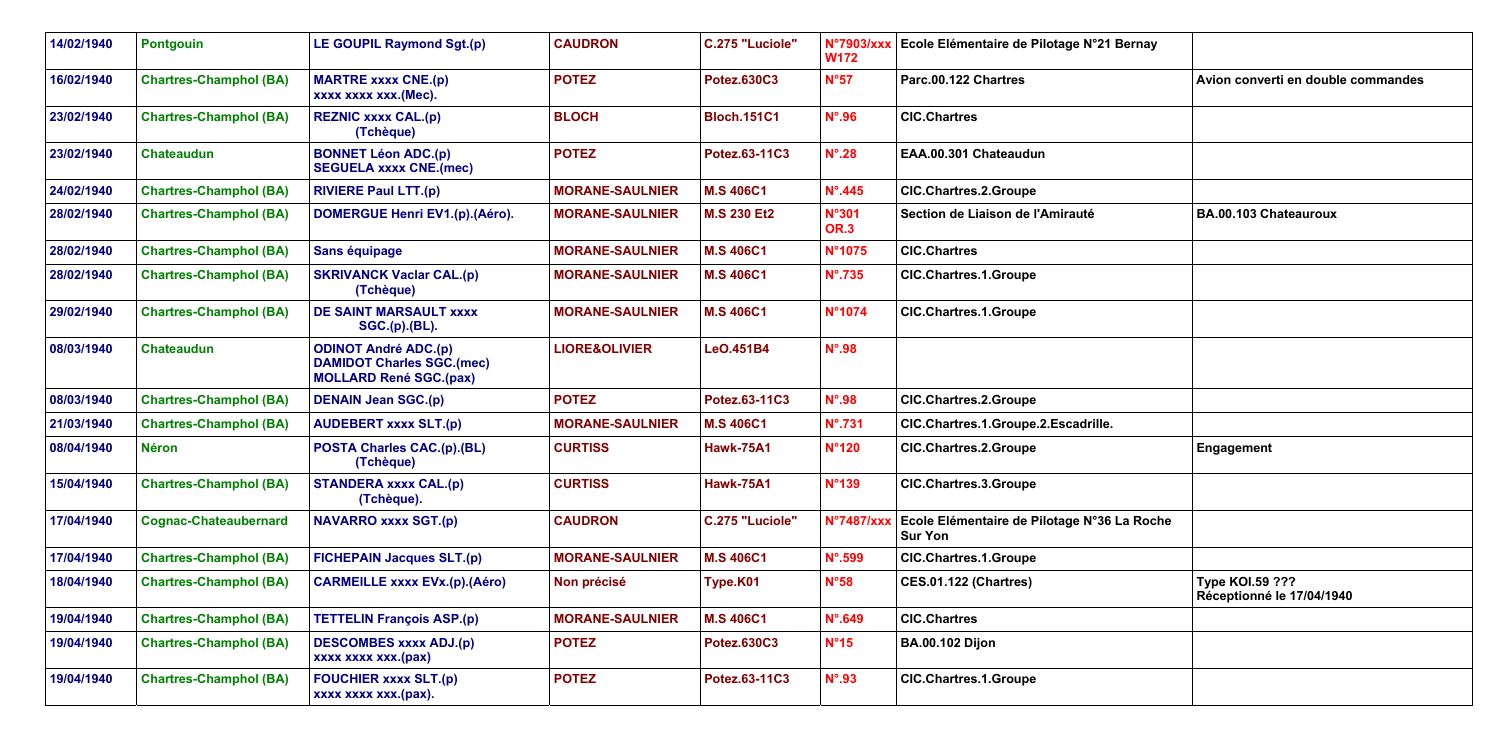|                   | LeO.541B4 N°210                  |
|-------------------|----------------------------------|
|                   |                                  |
|                   |                                  |
|                   | <b>BA.110 Etampes * Tampon</b>   |
| $N^{\circ}$ x     | <b>BA.110 Etampes * Tampon</b>   |
|                   |                                  |
|                   | LeO.541B4 N°210                  |
|                   |                                  |
|                   |                                  |
| GIAM <sup>*</sup> |                                  |
|                   |                                  |
|                   |                                  |
|                   |                                  |
|                   | Marché 85/8 du 07/04/1938        |
|                   |                                  |
|                   | DE HAVILLAND DH.82A "Tiger Moth" |
|                   |                                  |
|                   |                                  |
|                   |                                  |

| 20/04/1940 | <b>Chateaudun</b>             | <b>DUMAS xxxx ADC.(p)</b><br><b>DESCOMBES xxxx ADJ.(mec)</b>            | <b>LIORE&amp;OLIVIER</b>                 | LeO.451B4          | <b>N°3002</b>                 | EAA.00.301 Chateaudun                                       | LeO.541B4 N°210                  |
|------------|-------------------------------|-------------------------------------------------------------------------|------------------------------------------|--------------------|-------------------------------|-------------------------------------------------------------|----------------------------------|
| 24/04/1940 | <b>Etampes-Mondésir (BA)</b>  | <b>OBERLE xxxx SGC.(p)</b>                                              | <b>DEWOITINE</b>                         | <b>D.501C1</b>     | $N^{\circ}226$                | Ecole de Chasse N°1 Etampes                                 |                                  |
| 24/04/1940 | <b>Chateaudun</b>             | <b>BARTHELEMY xxxx SGC.(p)</b>                                          | <b>MORANE-SAULNIER</b>                   | <b>M.S 406C1</b>   | $N^{\circ}$ .911              | EAA.00.301 Chateadun                                        |                                  |
| 24/04/1940 | <b>Etampes-Mondésir (BA)</b>  | <b>HEGENBARTH xxxx ASP.(p)</b>                                          | <b>MORANE-SAULNIER</b>                   | <b>M.S 406C1</b>   | $N^{\circ}$ 16                | Ecole de Chasse N°1 Etampes                                 |                                  |
| 29/04/1940 | <b>Etampes-Mondésir (BA)</b>  | <b>LOUISE xxxx SGT.(p)</b>                                              | <b>DEWOITINE</b>                         | <b>D.501C1</b>     | <b>N°226</b>                  | Ecole de Chasse N°1 Etampes                                 | <b>BA.110 Etampes * Tampon</b>   |
| 29/04/1940 | <b>Etampes-Mondésir (BA)</b>  | <b>THUREL xxxx SLT.(p)</b>                                              | <b>SNCASO</b>                            | <b>R-82Et.2</b>    | N°182*                        | Ecole de Perfectionnement au Pilotage N°x<br><b>Etampes</b> | <b>BA.110 Etampes * Tampon</b>   |
| 03/05/1940 | <b>Etampes-Mondésir (BA)</b>  | <b>ABERBUCH xxxx SGT.(p)</b>                                            | <b>DEWOITINE</b>                         | <b>D.501C1</b>     | <b>N°193</b>                  | Ecole de Chasse N°1 Etampes                                 |                                  |
| 04/05/1940 | La Ferté Villeneuve           | TAUPIN xxxx SGT.(p).(BL)                                                | <b>BLOCH</b>                             | <b>Bloch.151C1</b> | $N^{\circ}$ .60               | GC.02.010 Lanvéoc-Poulmic                                   |                                  |
| 06/05/1940 | <b>Thiville</b>               | <b>BOSC xxxx ADC.(p)</b><br><b>RENAUD xxxx SGC.(mec)</b>                | <b>LIORE&amp;OLIVIER</b>                 | LeO.451B4          | $N^{\circ}$ .224              | EAA.00.301 Chateaudun                                       | LeO.541B4 N°210                  |
| 06/05/1940 | <b>Chartres-Champhol (BA)</b> | <b>DE SAINT MARSAULT Joseph</b><br>SGC.(p).                             | <b>MORANE-SAULNIER</b>                   | <b>M.S 406C1</b>   | $N^{\circ}$ .234              | <b>CIC.Chartres.2.Groupe</b>                                |                                  |
| 08/05/1940 | <b>Vérigny</b>                | <b>GOTH xxxx SGT.(p)</b>                                                | <b>DEWOITINE</b>                         | <b>D.501C1</b>     | $N^{\circ}$ .25               | <b>CIC.Chartres</b>                                         |                                  |
| 08/05/1940 | <b>Chartres-Champhol (BA)</b> | <b>D'AULAN xxxx SLT.(p)</b>                                             | <b>MORANE-SAULNIER</b>                   | <b>M.S 406C1</b>   | $N^{\circ}$ .424              | <b>CIC.Chartres.2G4E</b>                                    |                                  |
| 10/05/1940 | <b>Etampes-Mondésir (BA)</b>  | <b>GRASSET Gaston SGC.(p)</b>                                           | <b>DEWOITINE</b>                         | <b>D.500C1</b>     | $N^{\circ}$ .37               | Ecole Principale de Pilotage Etampes * GIAM *               |                                  |
| 10/05/1940 | <b>Thiville</b>               | <b>MARIN xxxx ADC.(p)</b><br><b>MISY xxxx SGC.(mec)</b>                 | <b>LIORE&amp;OLIVIER</b>                 | LeO.451B4          | <b>N°223</b>                  | EAA.00.301 Chateaudun                                       |                                  |
| 10/05/1940 | <b>Bessay</b>                 | <b>BERGMAN Wxxxx LTT (p)</b><br>(Tchèque).                              | <b>MORANE-SAULNIER</b>                   | <b>M.S 406C1</b>   | $N^{\circ}$ .638              | <b>CIC.Chartres.1.Groupe</b>                                |                                  |
| 11/05/1940 | <b>Bonneval</b>               | <b>CHAYNES xxxx SGT.(p)</b>                                             | <b>POTEZ</b>                             | <b>Potez.585</b>   | N°xxxx/124                    | EAA.00.301 Chateaudun                                       |                                  |
| 12/05/1940 | <b>Chateaudun</b>             | <b>BEAU Marcel LTT.(p).(sac)</b>                                        | <b>BLOCH</b>                             | <b>Bloch.152C1</b> | <b>N°265</b>                  | EAA.00.301 Chateaudun                                       | Marché 85/8 du 07/04/1938        |
| 12/05/1940 | <b>Douy</b>                   | <b>PECHEUX Julien SLT.(p)</b><br><b>DIEU Giovanni ADJ.(pax).(Belge)</b> | <b>STAMPE&amp;VERTONGEN   SV.5</b>       |                    | $N^{\circ}24$                 | <b>Aéronautique Belge</b>                                   |                                  |
| 13/05/1940 | Lutz en Danois                | <b>ZEMI Jacques SGT.(p).(BL)</b>                                        | <b>BLOCH</b>                             | <b>Bloch.151C1</b> | N°400                         | <b>CIC.Chartres.2.Groupe</b>                                |                                  |
| 16/05/1940 | <b>Saint Maxime Hauterive</b> | <b>CRAXTON xxxx LTT.(p)</b>                                             | Non précisé                              | Non précisé        | <b>N°R5036</b>                | Sqn.212 (Etampes)                                           | DE HAVILLAND DH.82A "Tiger Moth" |
| 17/05/1940 | <b>Chateaudun</b>             | <b>KINIA xxxx SGC.(p)</b>                                               | <b>MORANE-SAULNIER</b>                   | <b>M.S 406C1</b>   | $N^{\circ}$ 49<br><b>xx60</b> | EAA.00.301 Chateaudun                                       |                                  |
| 17/05/1940 | Germignonville                | <b>BUEL xxxx SGT.(p)</b><br><b>FOUGEROUX xxxx SGT.(pax)</b>             | <b>NORTH-AMERICAN</b><br><b>AIRCRAFT</b> | <b>NAA-57P2</b>    | $N^{\circ}$ .42               | Non précisée                                                |                                  |
| 19/05/1940 | <b>Pezy</b>                   | <b>HENRIOT Jacques SGT.(p).(Moniteur)</b>                               | <b>POTEZ</b>                             | Potez.25A2         | <b>N°1710/xxx</b>             | <b>CIC.Chartres</b>                                         |                                  |
|            |                               |                                                                         |                                          |                    |                               |                                                             |                                  |